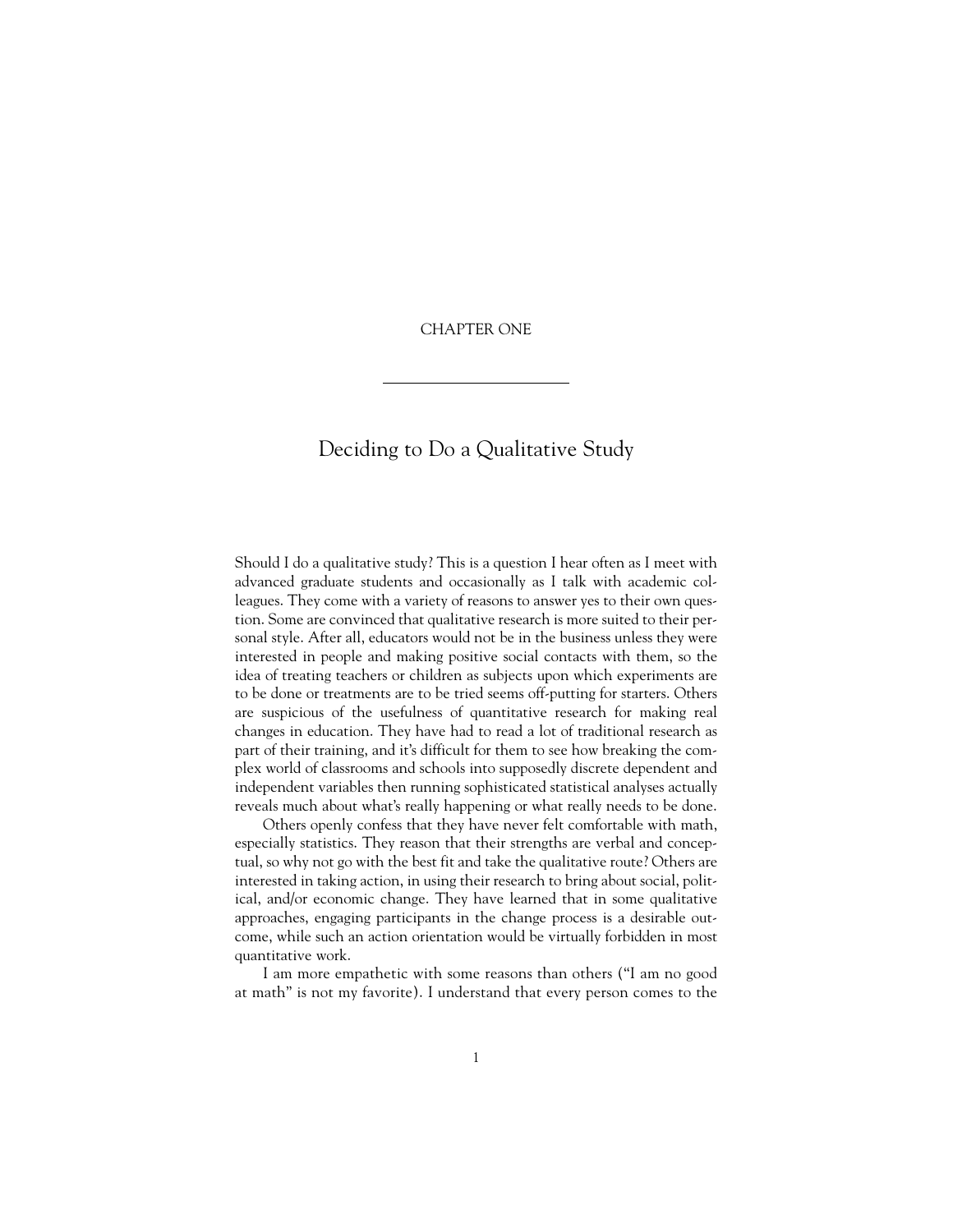decision about whether to go quantitative or qualitative with different understandings, feelings, and expectations. When I don't know the individuals, I usually try to find out what they know about qualitative research before I give advice. I try to give them my sense of what qualitative research can and cannot do. I emphasize the importance of receiving the appropriate "training" to do qualitative research—my rule of thumb is *at least* two formal qualitative research courses, one of which must include experience collecting real data and doing real analysis. Then I try to get them to do something that most of them have never been asked to do: unpack their ontological and epistemological beliefs.

Most students have heard the terms but have no idea what *ontology* and *epistemology* actually mean, so I ask them their beliefs about how the world is ordered and how we can come to know things about it. I try to outline my argument that their approach to thinking about research ought to grow out of their answers to the ontological and epistemological questions. I don't expect them to be able to articulate their metaphysical perspectives on the spot or to see with clarity the connections between assumptions and method, but I want to establish the importance of their being introspective about their worldviews and tying their assumptions to decision making about research (see Garrick, 1999).

Then I send them off to read. I usually recommend general texts to introduce them to the foundations and distinguishing features of qualitative work and more specific "methods" books if they have an interest in a particular methodological approach. I always suggest that the best way to find out what qualitative research is and what it can do is to read qualitative research reports in areas of scholarly interest to them. In addition, several internet sites include information about qualitative research (see appendix A for an annotated list of several such sites).

As I put this chapter together, I tried to include the kinds of information that I think beginning students of qualitative research ought to consider. I provide some foundational knowledge that prospective researchers should have before declaring that they will do a qualitative study. I present a list of characteristics that distinguish qualitative from quantitative research. I then offer a discussion of research paradigms that provides a way for novice researchers to begin to conceptualize the relationships among ontological, epistemological, and methodological issues and to come to terms with their own metaphysical assumptions. I next describe several kinds of qualitative research, including references to original sources and examples of studies done in educational settings using the approach described. I conclude the chapter with a discussion of what to call the work once one has decided to do it.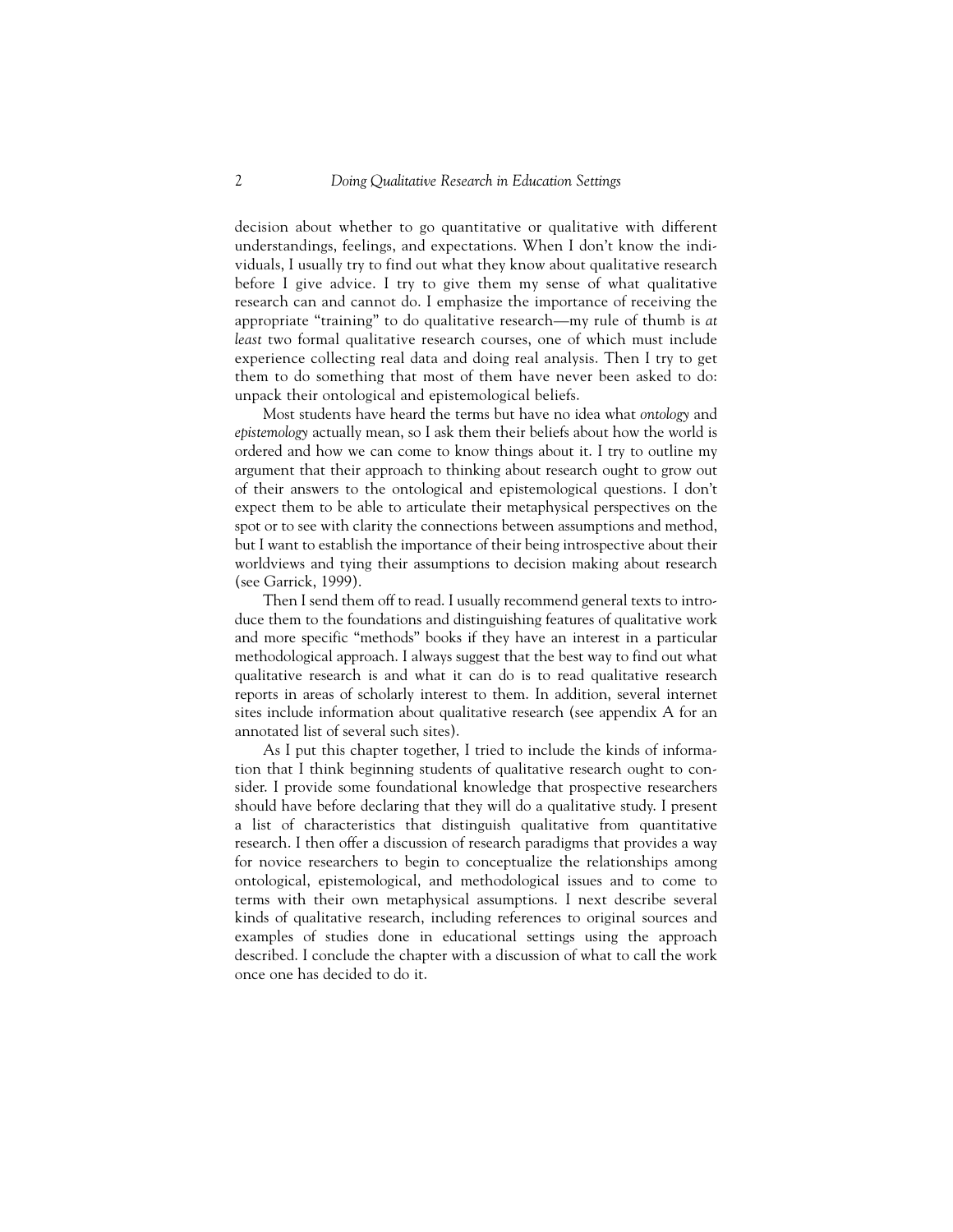#### FOUNDATIONS

While direct applications of qualitative research to education settings are a fairly recent phenomenon, qualitative approaches to social research (especially in anthropology and sociology) have rich and interesting histories. The first professional qualitative researchers were probably anthropologists who wrote ethnographies describing "primitive" cultures in faraway places. Franz Boas was one of the first social scientists to spend time in natural settings and to attempt to understand a culture inductively. Working in the late 1800s, Boaz's studies were a sharp contrast to previous accounts provided by missionaries, explorers, and colonial bureaucrats who characterized the peoples they were describing in terms of their deficiencies in relation to Western culture and norms. Boaz was a cultural relativist who believed that the object of anthropological study is to describe the knowledge that members use to make sense within their own culture.

Denzin and Lincoln (1994) provide a framework of historical "moments" that is useful for thinking about the evolvement of qualitative research. From 1900 to World War II, the time Denzin and Lincoln (1994, p. 7) label the "traditional period," anthropologists such as Malinowski, Margaret Mead, and Radcliffe-Brown exemplified the model of the "lone ethnographer" (Rosaldo, 1989, p. 30), spending extended periods of time doing participant observations among natives in a distant land. They produced ethnographic accounts that are considered classics, and they developed fieldwork practices such as participant observation, interviewing, and artifact gathering that continue to be the mainstays of qualitative data collection today. While the work of these classic ethnographers is seen by many as relics that are linked to objectivism, colonialism, and imperialism (Denzin & Lincoln, 1994; Rosaldo, 1989), it provides important historical bedrock on which qualitative foundations are built.

In parallel with the development of qualitative anthropology, sociologists around the turn of the century were exploring the possibilities of qualitative research methods. Much of the activity in qualitative sociology centered on the emergence of "Chicago sociology" at the University of Chicago. Chicago sociologists utilized their city as a social laboratory and for three decades produced urban ethnographies that captured human life in the city (Vidich & Lyman, 1994). These researchers emphasized a slice-of-life approach, using the ordinary language of their participants to reveal the points of view of working-class and poor migrants. Chicago sociology was undertaken in the context of reform efforts by muckrakers, organized charities, and other social reformers, but advocating for reform was secondary to providing empirically based descriptions (Bogdan & Biklen, 1992). As in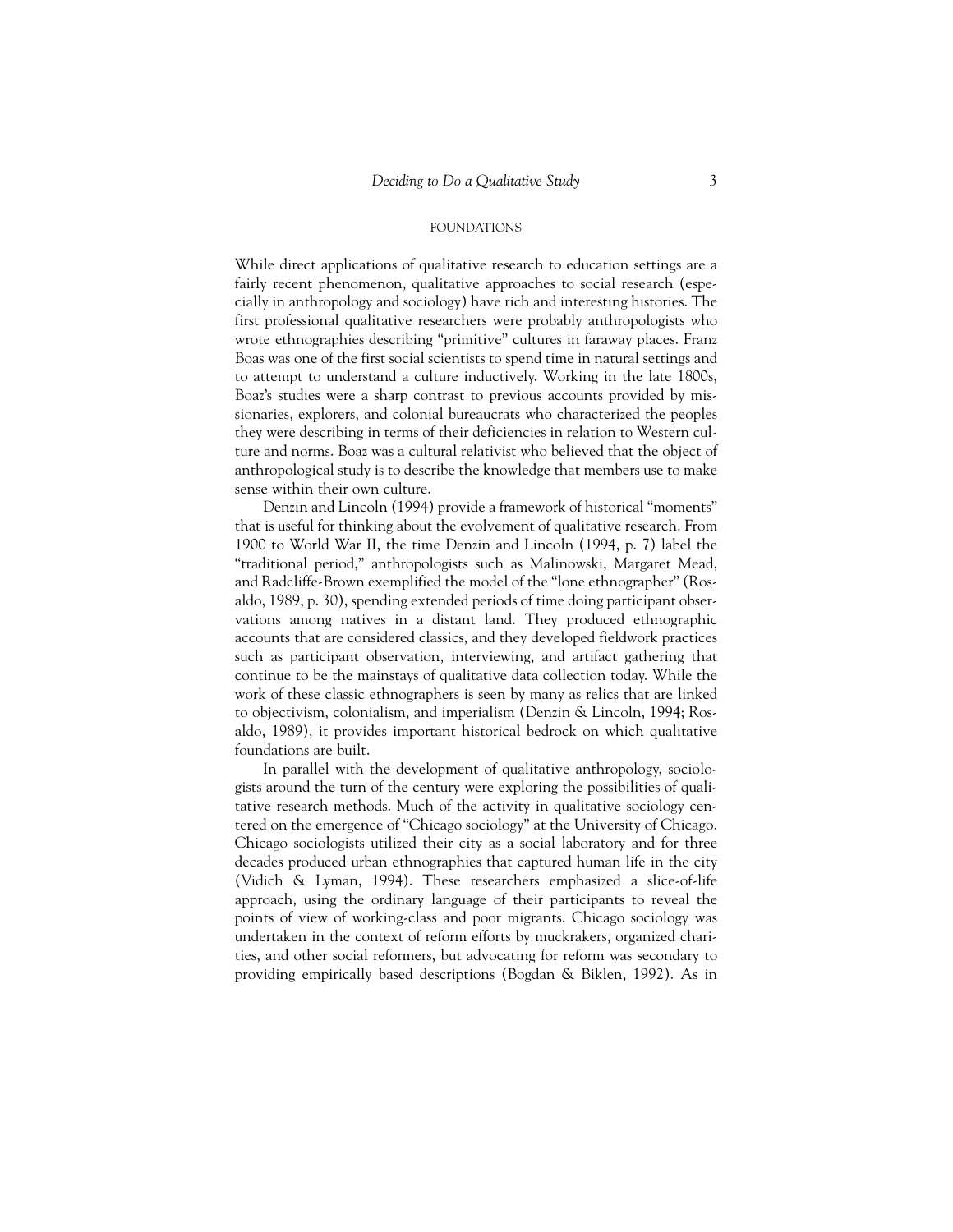anthropology, the work of sociologists such as Redfield, Park, Thomas, and Hughes is recognized for its foundational contribution. However, contemporary scholars criticize the work as sociological stories that romanticized the subject, turning the deviant into a hero and producing the illusion that a solution to a social problem had been found (Denzin & Lincoln, 1994).

Denzin and Lincoln (1994, p. 8) characterize the period that extends from the postwar years to the mid-1970s as the "modernist phase." It was during this period that qualitative methods were formalized, and scholars became much more self-conscious about their research approaches. Qualitative researchers attempted to make a fit between positivist expectations for validity, reliability, and generalizability and constructivist models of doing research. Important books were written describing qualitative methods and alternative theoretical approaches. Glaser and Strauss published *The Discovery of Grounded Theory* (1967), and Blumer wrote *Symbolic Interactionism* (1969). In education, books by Jackson (1968), Wolcott (1973), Henry (1965), and the Spindlers (1955) pointed to the efficacy of applying qualitative methods to understanding the special social contexts of schools and schooling. New theories associated with ethnomethodology, phenomenology, critical theory, and feminism began to be recognized (Denzin & Lincoln, 1994).

The next period includes the 1970s and early 80s, the "moment of blurred genres," according to Denzin and Lincoln (1994, p. 9). The blurring was widespread. A wide range of paradigms, methods, and strategies became available, and researchers were reaching across boundaries as they designed and reported their work. Qualitative researchers in education sampled perspectives, theories, and methods from a variety of fields, challenging traditional territoriality among disciplines. Further, the boundaries between the social sciences and humanities were becoming blurred as interpretive methods such as semiotics and hermeneutics that were developed in the humanities began being adapted for use in qualitative analyses (Denzin & Lincoln, 1994).

It was during this time that qualitative work began to develop more stature as a legitimate form of educational research. The great paradigm war between quantitative and qualitative scholars raged in the pages of *The Educational Researcher* during these and subsequent years, and many more sessions at national research conferences, especially the American Educational Research Association (AERA) meetings, were given to qualitative presenters (Hatch, 1995a). A number of journals devoted to publishing qualitative studies were begun, and mainstream education journals began to publish occasional qualitative studies.

The blurring of genres has continued and the complexity of qualitative work has escalated during the years since 1985. I will try to unravel some of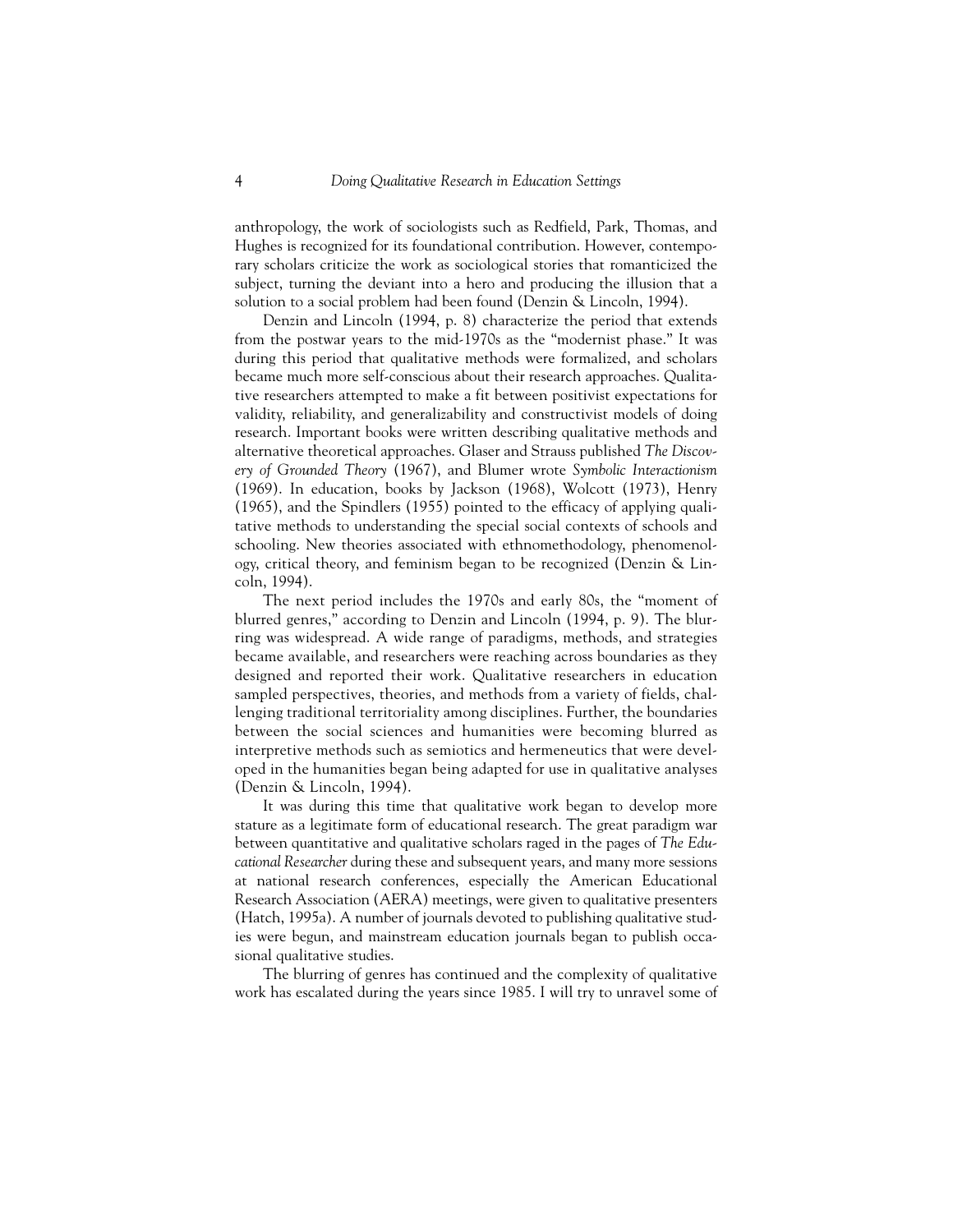that complexity later in this chapter, but to wrap up this mini-history, something needs to be said about the "crisis of representation," Denzin and Lincoln's (1994, p. 9) name for the stage that takes them through the publication of their essay in 1994. Critical anthropologists of this period (e.g., Clifford, 1988; Marcus & Fischer, 1986) challenged the norms of classic ethnography, arguing that traditional methods and writing produce texts that do not and cannot represent lived experience. They contend that understandings of human experience are always processed through language, and language is inherently unstable (Denzin, 1989a). Ethnographers who claim to have captured their participants' perspectives in field notes and interviews then written these into accounts that objectively represent the cultural experience of those participants are said to be *creating culture* rather than representing reality. The crisis of representation places qualitative researchers in a bind similar to the one they created for their quantitative colleagues. Its resolution may require another paradigm shift, to include new ways of thinking about what constitutes "Truth" and ways to come to know and communicate it.

It is useful to divide this historical overview into periods following Denzin and Lincoln's moments, but it is important to remember that, as the field has evolved, the development of new perspectives and methods has not meant the abandonment of perspectives and methods that came before (for a comprehensive critique of the five moments model, see Delamont, Coffey, & Atkinson, 2000). At present, deconstructivist and poststructuralist perspectives are being taken seriously by contemporary qualitative researchers, and critical, feminist, and other transformative epistemologies are having a major impact on the field, but there are qualitative researchers who continue to do work that might be classified as "traditional" or "modernist." As Denzin and Lincoln (1994, p. 11) point out, "each of the earlier historical moments is still operating in the present, either as legacy or as a set of practices that researchers still follow or argue against." Later in this chapter, I describe an array of perspectives and methods that define the field of contemporary qualitative research. For now, I want to give more information to help potential researchers make methodological decisions by describing characteristics of qualitative research.

What is qualitative research? What about qualitative research distinguishes it from other forms of inquiry? What kinds of knowledge are foundational for understanding qualitative research? What are the kinds of research that count as qualitative? What should I call my research? These are questions novice qualitative researchers should struggle with as they consider doing qualitative work. When I make students confront these questions, I don't tell them they have to find *the answer* to each question because I don't believe a single correct answer exists. I do tell them that they have to find *an*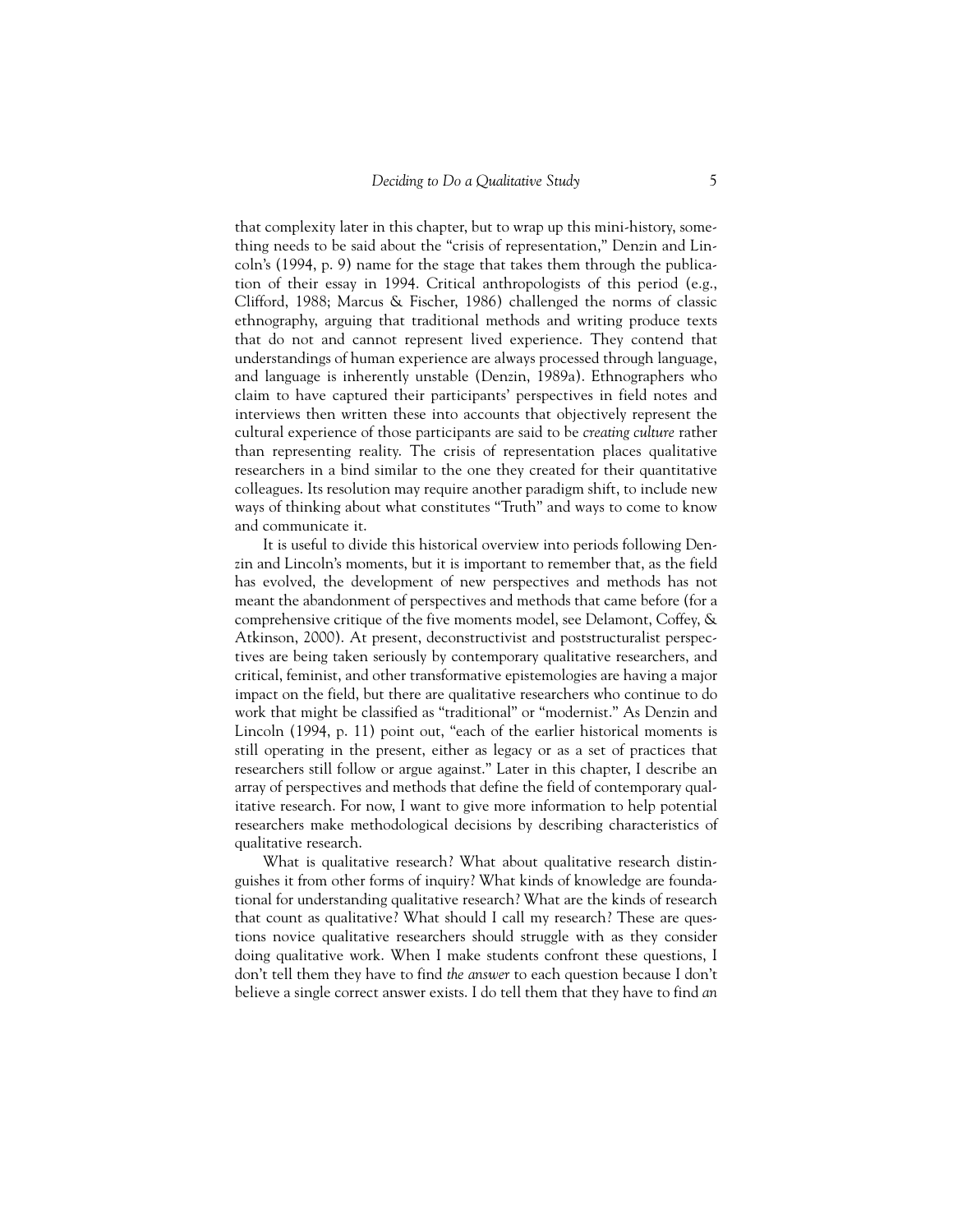*answer*, that they must be able to articulate *their answer* in a rational and consistent manner, and that I will force them to defend their answer at every step of the research process.

Qualitative researchers have attempted to define their work in many different ways. The literature contains a variety of approaches to defining what qualitative research is and is not (see Potter, 1996). Definitions range from straightforward attempts such as "any kind of research that produces findings that are not arrived at by means of statistical procedures or other means of quantification" (Strauss & Corbin, 1990, p. 17) to more descriptive formulations such as "a research paradigm which emphasizes inductive, interpretive methods applied to the everyday world which is seen as subjective and socially created" (Anderson, 1987, p. 384), to more product-oriented statements, for example, "research procedures which produce descriptive data: people's own written or spoken words and observable behavior. [It] directs itself at settings and the individuals within those settings holistically; that is, the subject of the study, be it an organization or an individual, is not reduced to an isolated variable or to an hypothesis, but is viewed instead as part of a whole" (Bogdan & Taylor, 1975, p. 2). Coming up with a dictionary definition is not essential, but thinking about and exploring the definitions of others is useful because it forces researchers to consider the boundaries of what they are doing. I ask students to write descriptions of what they think qualitative research is. Their responses may be a sentence, paragraph, or short essay. The form matters less than the act of organizing one's thoughts and establishing some conceptual boundaries.

### **CHARACTERISTICS**

Many attempts have been made to characterize qualities that distinguish qualitative work from other research approaches. I have reviewed several widely cited sources to synthesize the following list of characteristics. The goal is not to provide a definitive list against which all qualitative work ought to be measured. Different research approaches within the qualitative domain emphasize certain characteristics, ignore others, and generate alternatives. The intent here is to give novice researchers a starting place for understanding the dimensions of qualitative work. Descriptions are brief, and readers are invited to search out original sources for a more comprehensive discussion (see also Hatch, 1998).

#### *Natural Settings*

For qualitative researchers, the lived experiences of real people in real settings are the objects of study. Understanding how individuals make sense of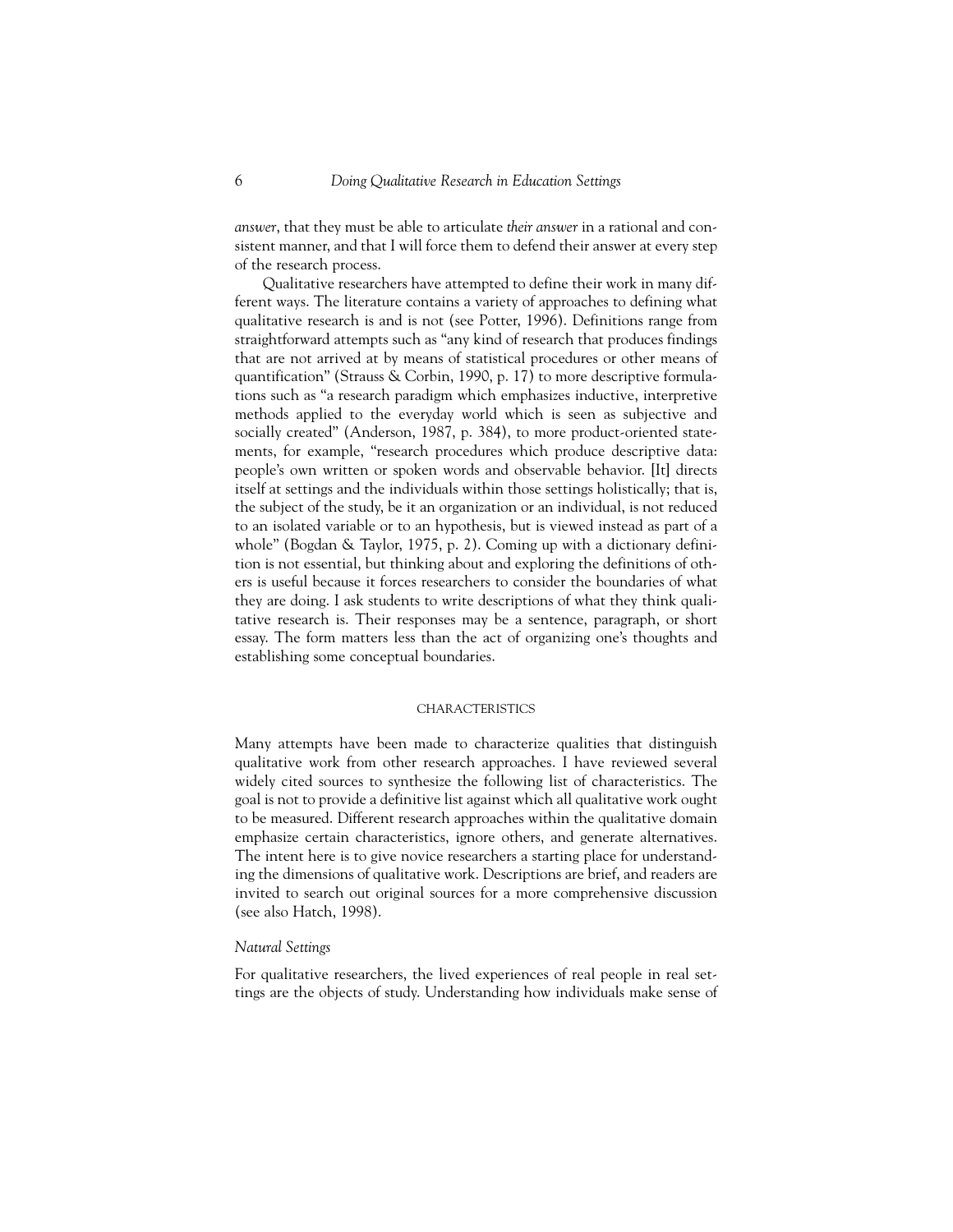their everyday lives is the stuff of this type of inquiry. When research settings are controlled or contrived or manipulated, as in traditional research, the outcomes are studies that tell us little more than how individuals act in narrowly defined and inherently artificial contexts. In qualitative work, the intent is to explore human behaviors within the contexts of their natural occurrence (Bogdan & Biklen, 1992; Erickson, 1986; Hammersley & Atkinson, 1983; Jacob, 1988; Lincoln & Guba, 1985).

### *Participant Perspectives*

Qualitative research seeks to understand the world from the perspectives of those living in it. It is axiomatic in this view that individuals act on the world based not on some supposed objective reality but on their perceptions of the realities that surround them. Qualitative studies try to capture the perspectives that actors use as a basis for their actions in specific social settings. Erickson (1986) identifies the key questions that qualitative researchers ask as: "What is happening here, specifically? What do these happenings mean to the people engaged in them?" (p. 124). The perspectives or voices of participants ought to be prominent in any qualitative report (Bogdan & Biklen, 1992; Hammersley & Atkinson, 1983; Jacob, 1988; Lincoln & Guba, 1985).

### *Researcher as Data Gathering Instrument*

While traditional, quantitative methods generate data through the use of instruments such as questionnaires, checklists, scales, tests, and other measuring devices, the principal data for qualitative researchers are gathered directly by the researchers themselves. These data usually include field notes from participant observation, notes from or transcriptions of interviews with informants, and unobtrusive data such as artifacts from the research site or records related to the social phenomena under investigation. Even when mechanical or electronic devices are used to support qualitative work, data take on no significance until they are processed using the human intelligence of the researcher. The logic behind the researcher-as-instrument approach is that the human capacities necessary to participate in social life are the same capacities that enable qualitative researchers to make sense of the actions, intentions, and understandings of those being studied (Bogdan & Biklen, 1992; Hammersley & Atkinson, 1983; Lincoln & Guba, 1985; Spradley, 1979). As Hymes (1982) put it, "Our ability to learn ethnographically is an extension of what every human must do, that is, learn the meanings, norms, patterns of a way of life" (p. 29).

### *Extended Firsthand Engagement*

I began my Ph.D. program with the expectation that I would refine the quasiexperimental study I did for my master's degree and complete the whole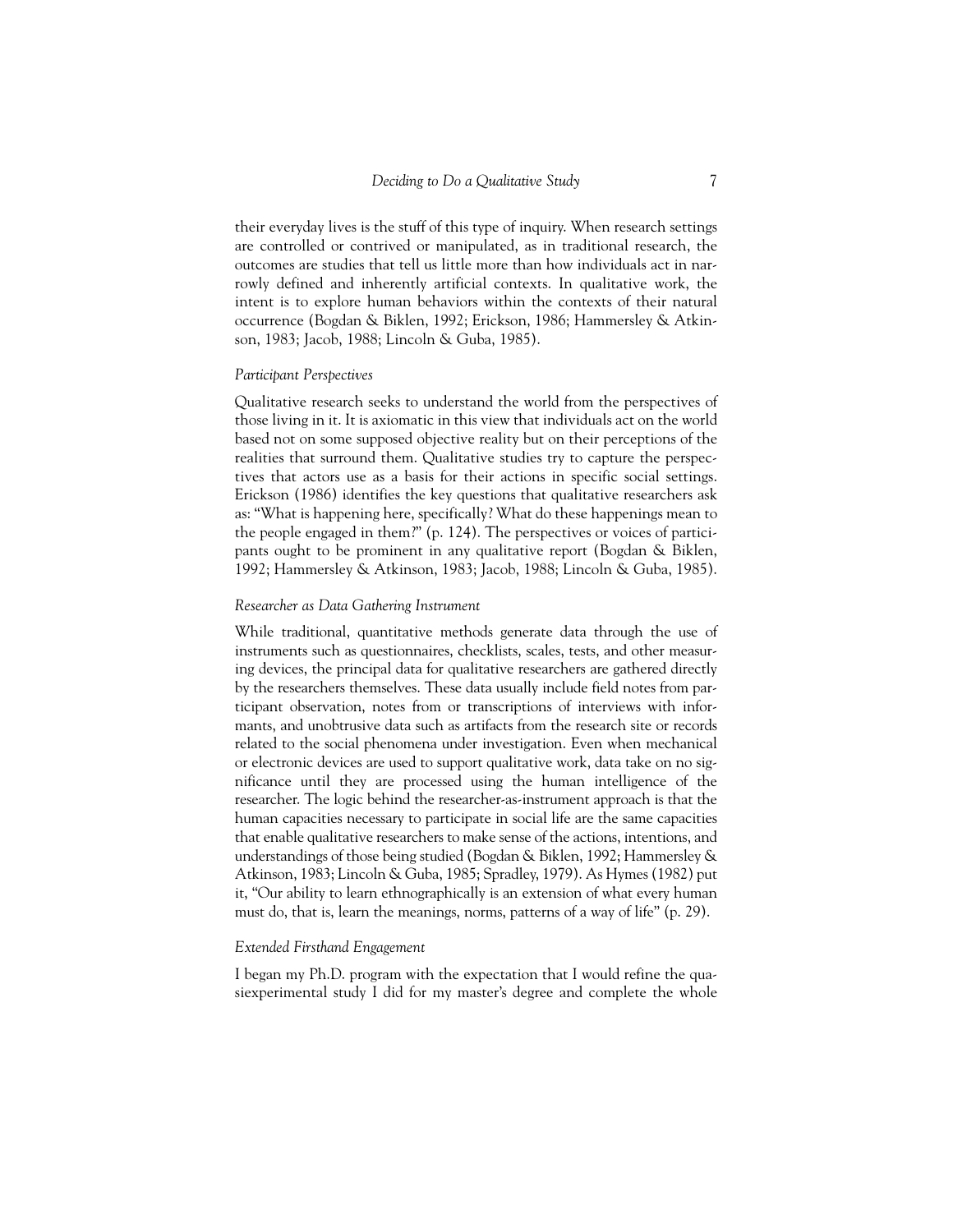study, write-up and all, within six months of finishing my coursework. I discovered alternative ways of thinking about the world and doing research in my doctoral program and became a convert. I remember sitting with my mentor and deciding that I needed to add at least 18 months to my timeline in order to follow my convictions and do a qualitative project. The unofficial standard for qualitative dissertations when I was in graduate school was at least one year in the field and an equal amount of time for analysis and writing. While I often negotiate back from that standard when working with most of my own students, extended engagement continues to be one of the hallmarks of high-quality qualitative work.

If researchers are to understand participant perspectives in natural contexts, it makes immanent sense that they must spend enough time with those participants in those contexts to feel confident that they are capturing what they claim (Erickson, 1986; Spindler, 1982; Walsh, Tobin, & Graue, 1993; Wolcott, 1992). The fieldwork tradition remains strong, and critics of the rising popularity of qualitative approaches worry that some researchers select data collection strategies from the ethnographic tradition but spend far too little time in research settings, a phenomenon Rist (1980) labeled "Blitzkrieg Ethnography." My own experiences as an editor and editorial board member lead me to believe that spending insufficient time in the field continues to be a serious flaw in the qualitative work I see. I understand the practicalities of doing research, especially doctoral dissertation research, but overall, qualitative researchers are not spending enough time being intensely engaged in the settings they are studying.

### *Centrality of Meaning*

The philosophical roots of qualitative research can be traced to the German intellectual tradition expressed in the social sciences in the "interpretive sociology" of Max Weber (Giddens, 1971, p. 143). In contrast to the nineteenth-century French positivist sociologists (e.g., Comte and Durkheim), Weber and his followers stressed the importance of *verstehen* (understanding) in their social analyses. They were interested in describing the meanings individuals used to understand social circumstances rather than trying to identify the "social facts" that comprise a positivist social theory (Hatch, 1985, p. 143). Blumer (1969) contributed symbolic interactionist theory as a conceptual tool for systematically exploring understandings. Three premises of symbolic interactionism signal the central importance of meaning: (a) human beings act toward things on the basis of the meaning that the things have for them; (b) the meaning of such things is derived from, or arises out of, the social interaction that one has with one's fellows; and (c) these meanings are handled in, and sometimes modified through, an interpretive process used by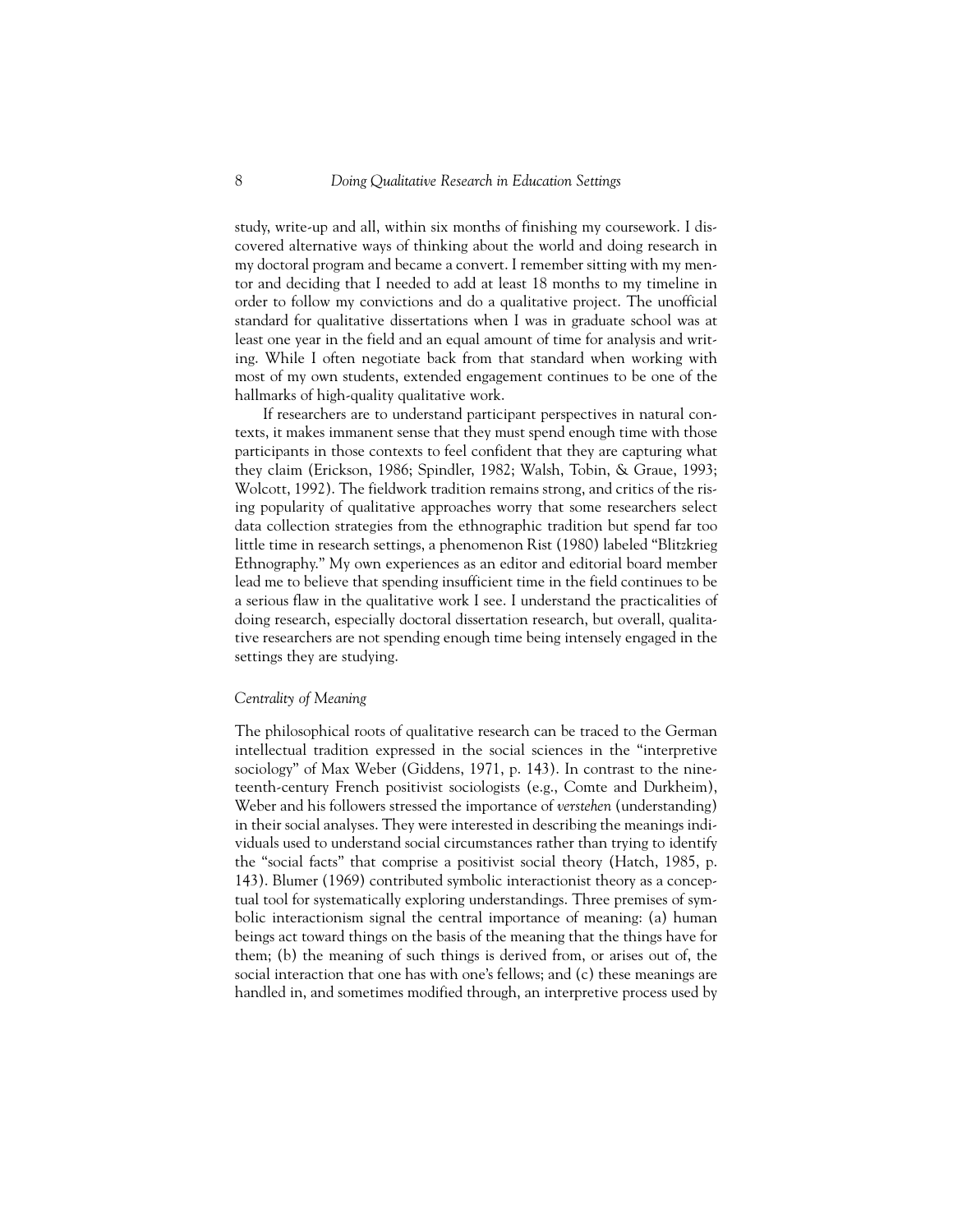individuals in dealing with the things they encounter (Blumer, 1969). Not all qualitative research is done within the symbolic interactionist framework, but all qualitative research is about understanding the meanings individuals construct in order to participate in their social lives (Bogdan & Biklen, 1992; Erickson, 1986; Lincoln & Guba, 1985; Schwartz & Jacobs, 1979).

### *Wholeness and Complexity*

Qualitative work starts with the assumption that social settings are unique, dynamic, and complex. Qualitative methods provide means whereby social contexts can be systematically examined as a whole, without breaking them down into isolated, incomplete, and disconnected variables. Qualitative data are objects, pictures, or detailed descriptions that cannot be reduced to numbers without distorting the essence of the social meanings they represent. Qualitative reports are usually complex, detailed narratives that include the voices of the participants being studied. They build the case for the researcher's interpretations by including enough detail and actual data to take the reader inside the social situation under examination (Bogdan & Biklen, 1992; Erickson, 1986; Hammersley & Atkinson, 1983; Peshkin, 1988).

#### *Subjectivity*

Qualitative research is as interested in inner states as outer expressions of human activity. Because these inner states are not directly observable, qualitative researchers must rely on subjective judgments to bring them to light. Wolcott (1994) draws distinctions among qualitative studies that emphasize description, analysis, and interpretation. Subjective judgment is necessary in all three but more is required as researchers move from description toward interpretation. Most qualitative researchers would deny the possibility of pure objectivity in any scientific endeavor. Most would argue that all their findings, including interpretations, are grounded in empirical evidence captured in their data. Instead of pretending to be objective, the stance of qualitative researchers is to concentrate on reflexively applying their own subjectivities in ways that make it possible to understand the tacit motives and assumptions of their participants (Hamilton, 1994; Jacob, 1987; Lincoln & Guba, 1985).

### *Emergent Design*

It is characteristic of qualitative research that studies change as they are being implemented. Because the goal is to get inside a social phenomenon in a special social setting, it is impossible to construct a design *a priori* that takes into account what the researcher finds out upon actually entering the social setting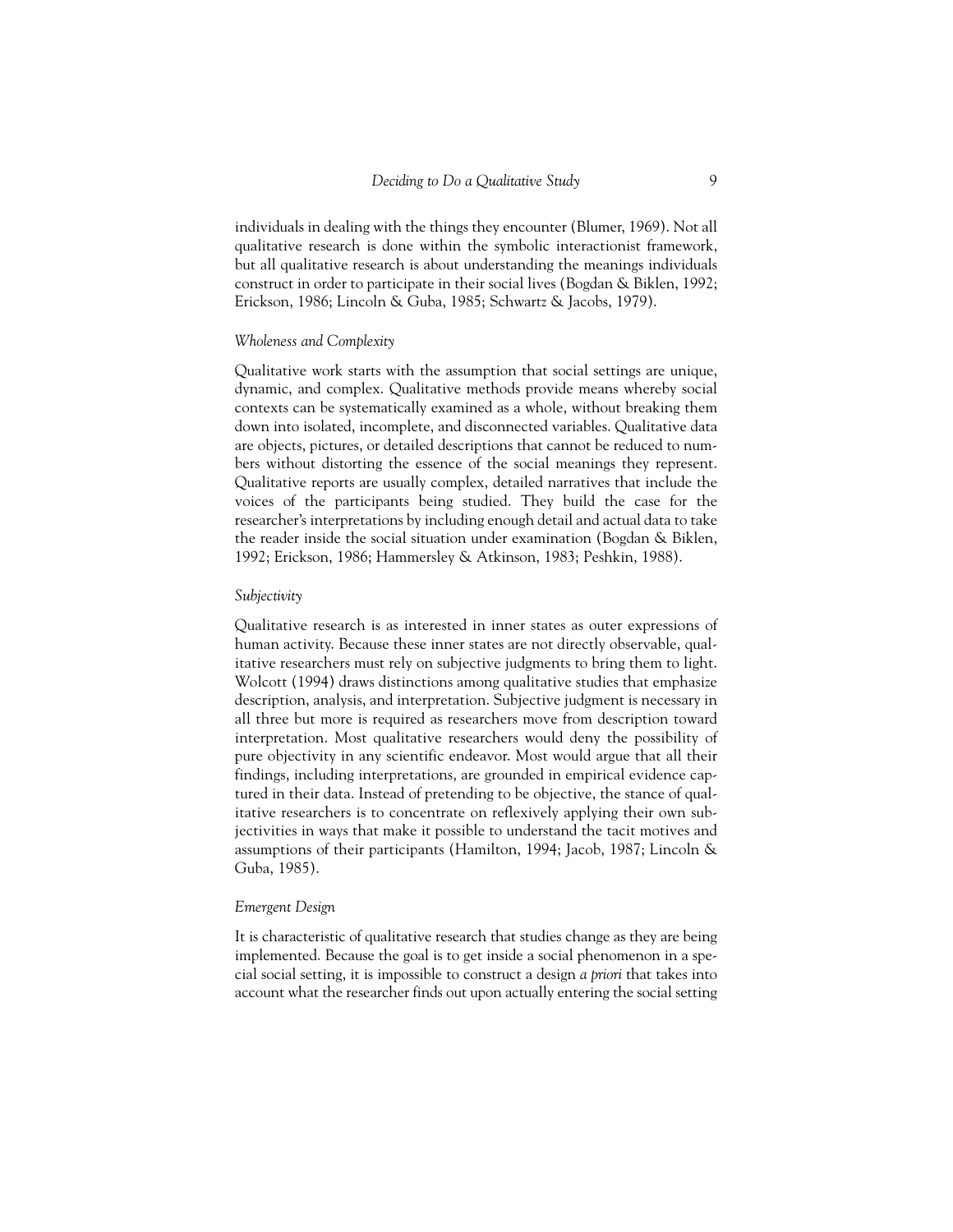to be studied (Lincoln & Guba, 1985). This often becomes a sore spot between doctoral candidates and their committees. Many committees expect a research proposal that represents a contract specifying exactly what students will do, when and for how long they will do it, and what questions will be answered in the doing. Some students prepare proposals that specify very little or nothing, claiming that the design will emerge once they are in the setting. Although they differ on the extent to which research designs should be left to emerge (cf., Wolcott, 1992), most qualitative researchers would agree that research questions, methods, and other elements of design are altered as studies unfold (Jacob, 1988).

### *Inductive Data Analysis*

Qualitative researchers do not begin with a null hypothesis to retain or reject. They collect as many detailed specifics from the research setting as possible, then set about the process of looking for patterns of relationship among the specifics. In Bogdan and Biklen's (1992) words, "You are not putting together a puzzle, whose picture you already know. You are constructing a picture that takes shape as you collect and examine the parts" (p. 29). Findings generated from this process are said to be grounded in the data—generated from the ground up. Qualitative data analysis involves a deductive dimension. As patterns or relationships are discovered in the data, hypothetical categories are formed, and the data are then read deductively to determine if these categories are supported by the overall data set (see Erickson, 1986). Still, the overall pattern of data analysis in qualitative work is decidedly inductive, moving from specifics to analytic generalizations (Lincoln & Guba, 1985).

### *Reflexivity*

In qualitative work, it is understood that the act of studying a social phenomenon influences the enactment of that phenomenon. Researchers are a part of the world they study; the knower and the known are taken to be inseparable. For Hammersley and Atkinson (1983), "this is not a matter of methodological commitment, it is an existential fact. There is no way to escape the social world in order to study it; nor, fortunately, is that necessary" (p. 15). Being reflexive places qualitative researchers in a distinctly different position than that of the "objective scientist" usually prescribed in more traditional research activities. The capacities to be reflexive, to keep track of one's influence on a setting, to bracket one's biases, and to monitor one's emotional responses are the same capacities that allow researchers to get close enough to human action to understand what is going on (Lincoln & Guba, 1985; Walsh, Tobin, & Graue, 1993). Reflexivity, "the process of per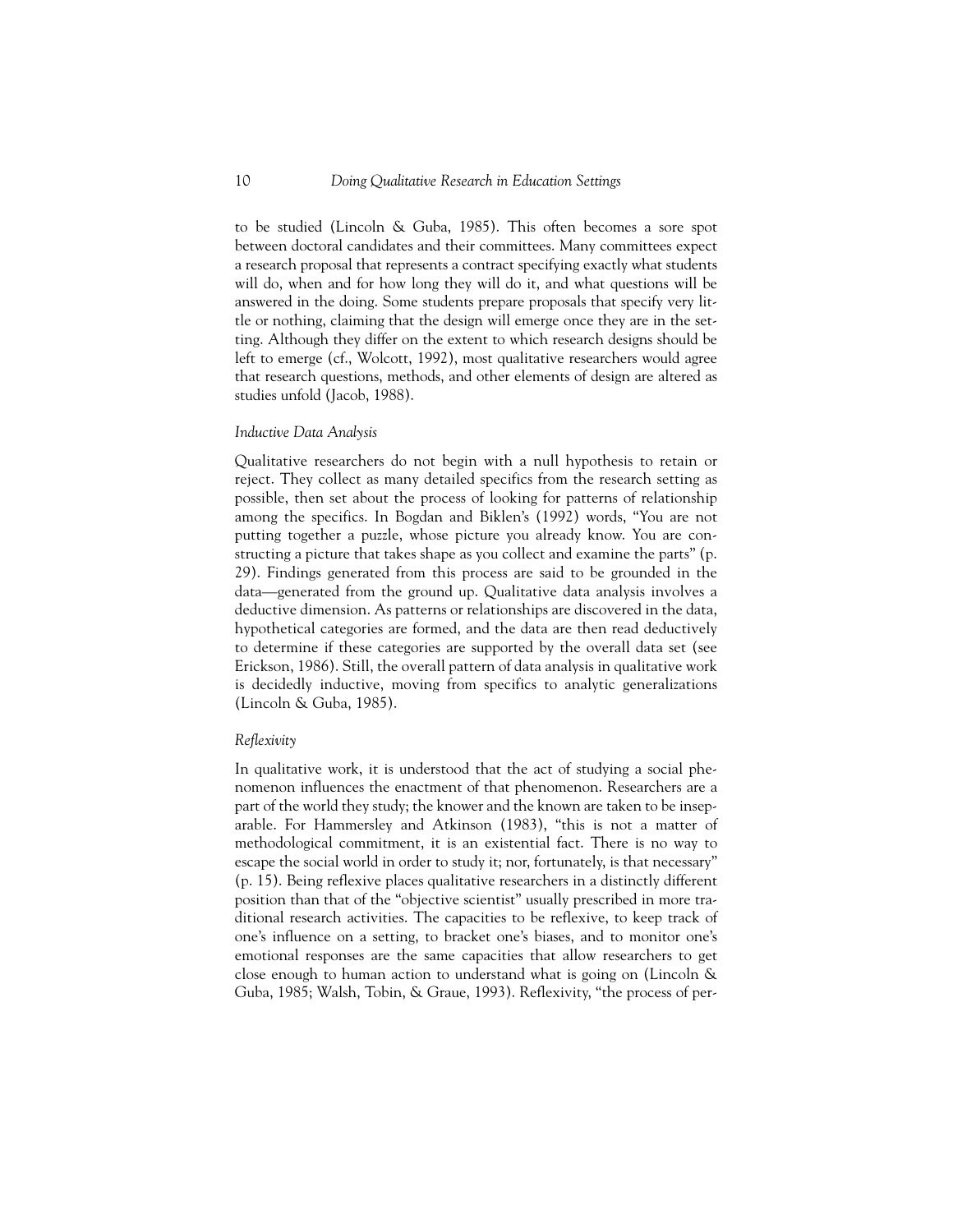sonally and academically reflecting on lived experiences in ways that reveal deep connections between the writer and his or her subject" (Goodall, 2000, p. 137), is essential to the integrity of qualitative research.

The foregoing discussion is meant to portray characteristics of qualitative research in broad strokes. As will be evident later in this chapter (and throughout the book), not all qualitative approaches feel bound by these characteristics. Across the spectrum of qualitative research possibilities, some approaches will include attention to all these characteristics, some will pick and choose from among these, and some will include alternative characteristics that seem to be in opposition to those listed here. Still, understanding the characteristics listed provides a starting place for understanding qualitative research in relation to more traditional forms of scholarship.

#### RESEARCH PARADIGMS

*Paradigm* is one of those words that is overused to the point that its meaning has been lost. Writers of popular books about everything from business to gardening use the notion of a paradigm shift to sell the importance of their products or ideas. I've heard television preachers use the term, seen it on the backs of trucks going down the highway, and read a brochure that touts a new paradigm in termite control.

In the social sciences, the notion of scientific paradigm was brought to the fore by Thomas Kuhn (1970) in his landmark book, *The Structure of Scientific Revolutions*. Kuhn argued that the history of science is a history of revolutions wherein scientific paradigms have emerged, suffered crises, and been replaced by competing paradigms. In order for a school of scientific thought to ascend to the status of "normal science," it must meet the criteria for paradigms. That is, it must have generated firm answers to the following questions: What are the fundamental entities of which the universe is composed? How do these interact with each other and with the senses? What questions can legitimately be asked about such entities and what techniques employed in seeking solutions? Answers to these questions reveal sets of assumptions that distinguish fundamentally different belief systems concerning how the world is ordered, what we may know about it, and how we may know it. It is in this sense that *paradigm* will be used here.

Based on Kuhn's notion, I have organized the following discussion around five research paradigms: positivist, postpositivist, constructivist, critical/feminist, and poststructuralist. For each paradigm, I present an abbreviated answer to the ontological question (What is the nature of reality?), the epistemological question(s) (What can be known, and what is the relationship of the knower to what is to be known?), and the methodological question (How is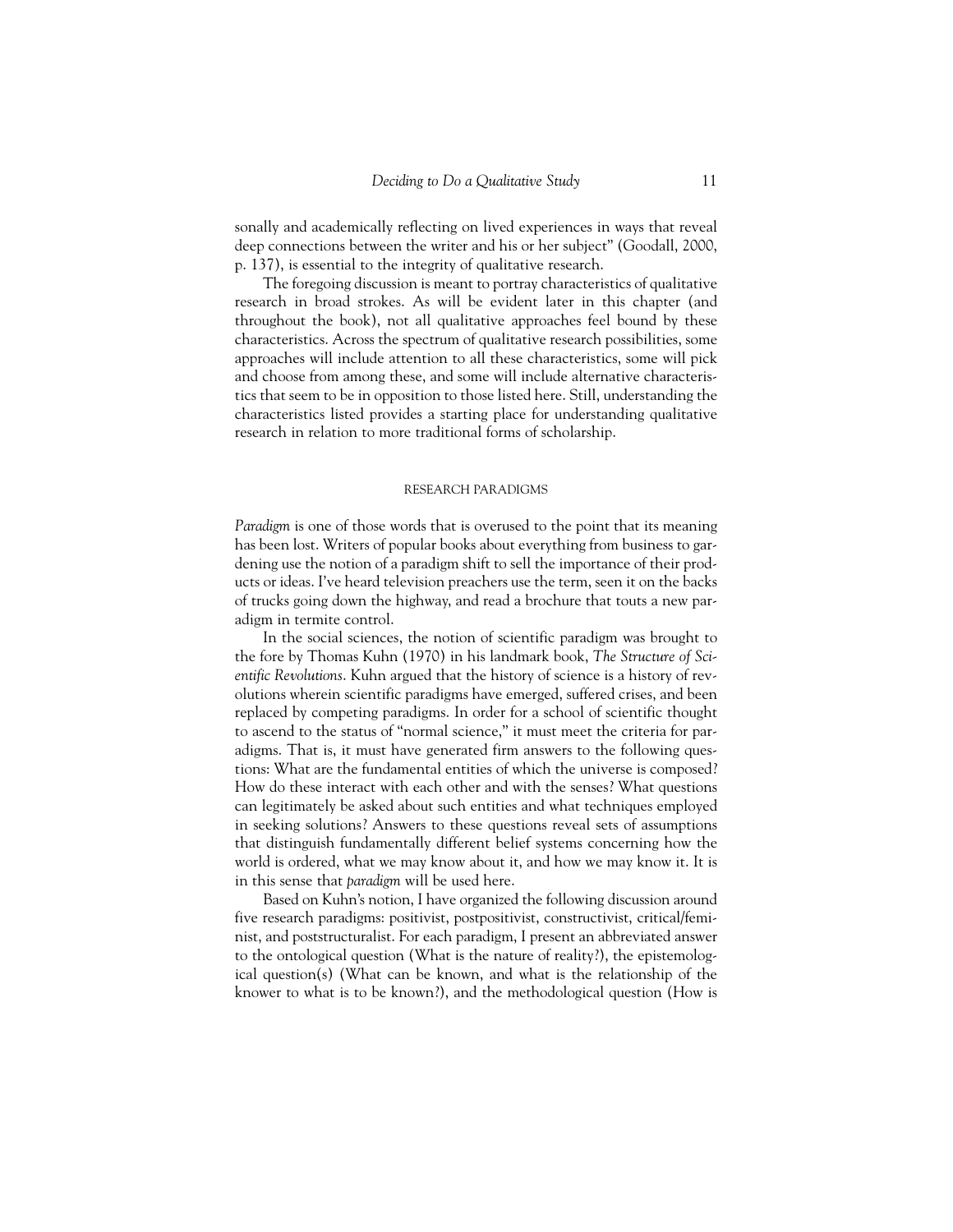knowledge gained?). In addition, I outline what forms knowledge takes when produced within the assumptions of each paradigm.

The objective is to give novice qualitative researchers a framework for exploring their own assumptions about what research is and how it works. Having tried to help scores of advanced graduate students, I have learned that unpacking assumptions is no simple matter. The very nature of assumptions is that they are unexamined, so it gets intellectually tricky right away. Plus, graduate students who are at the stage of thinking about dissertation research often want to start with research questions. They have been told or have assumed that you begin with a question then shop around for the kind of research approach that best allows you to answer that question. Many professors and some institutions encourage this research-question-first approach. For example, Metz (2001, p. 13) begins her description of a "common anatomy for social scientific research" by identifying the research question as "the starting point and most important issue in developing research." As will be seen throughout this book, I agree that research questions are central to the inquiry process; but they ought not be the starting point. Starting with a research question begins in the middle and ignores the fundamental necessity of taking a deep look at the belief systems that undergird our thinking. For me, struggling with paradigm issues, exploring assumptions, and coming to grips with differences in worldviews and what they mean for doing research are essential first steps. Too few doctoral-level students actively confront these issues at any point (see Pallas, 2001), but when such considerations don't come early in the process, researchers risk producing work that lacks logical consistency at the least or flies in the face of theoretical integrity at the worst.

As the paradigms are discussed, I recommend that the reader consider his or her own answers to each set of questions. This can be a good starting place for digging inside what we all take for granted. Figure 1.1 offers a schematic representation of the basic ideas in the sections that follow. Although my labels and organization are different, and I have added "products" to the analysis, the discussion travels the same path as chapters by Denzin and Lincoln (1994) and Guba and Lincoln (1994). The reader will find it useful to explore these frameworks as well.

#### *Positivist Paradigm*

*Ontology*. What is the nature of reality? Positivists are realists who believe in an objective universe that has order independent of human perceptions. Reality exists and is driven by universal, natural laws. Positivism treats reality as being componential, that is, consisting of components that can be taken apart for study, separately verified, then put back together again.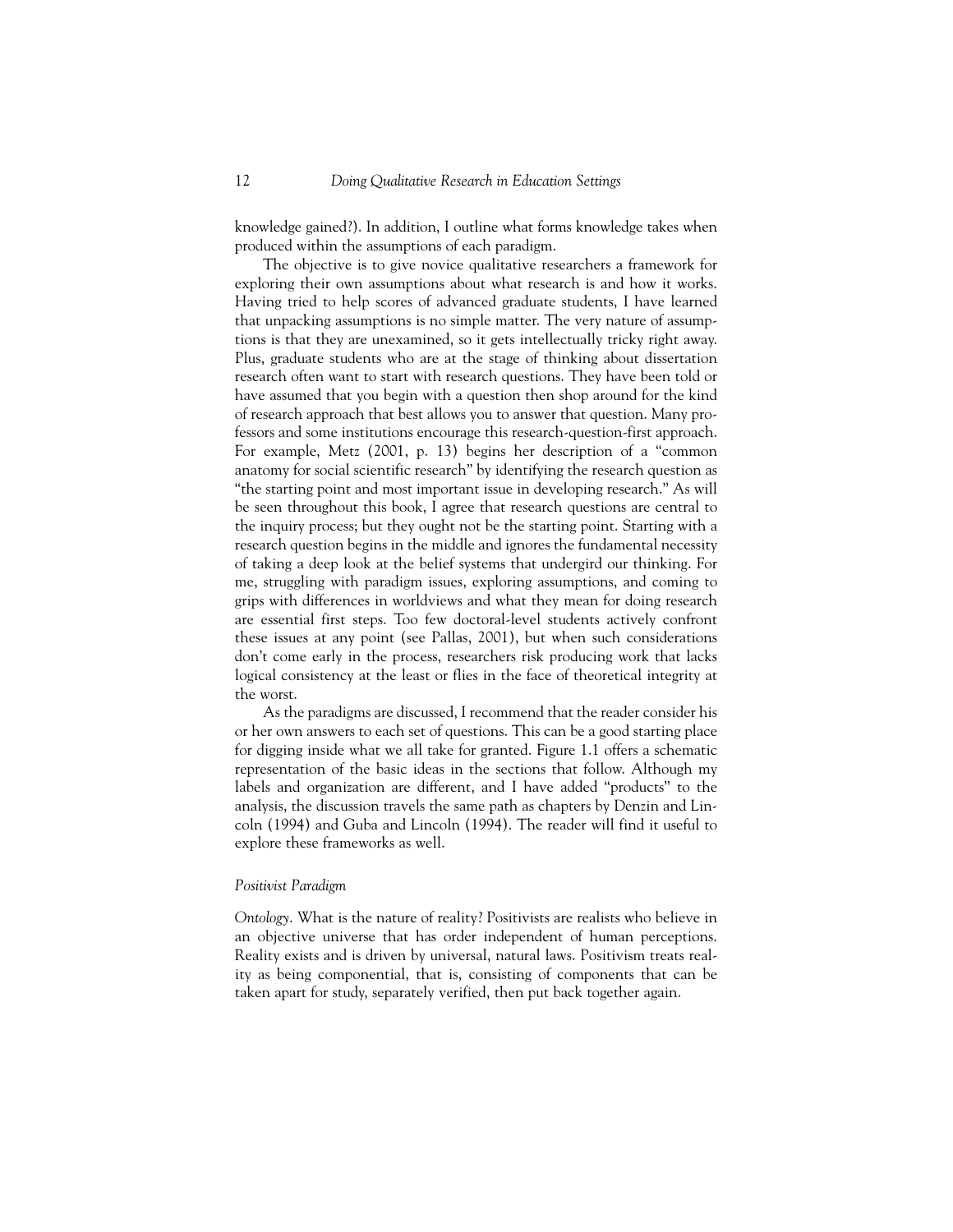# Figure 1.1:

## **Research Paradigms**

|                          | Ontology<br>(Nature of reality)                                                                 | Epistemology<br>(What can be known;<br>Relationship of knower &<br>known)                                         | Methodology<br>(How knowledge is gained)                                                 | <b>Products</b><br>(Forms of knowledge)<br>produced)                                              |
|--------------------------|-------------------------------------------------------------------------------------------------|-------------------------------------------------------------------------------------------------------------------|------------------------------------------------------------------------------------------|---------------------------------------------------------------------------------------------------|
| Positivist               | Reality is out there to be<br>studied, captured, and<br>understood                              | How the world is really<br>ordered; Knower is distinct<br>from known                                              | Experiments, quasi-<br>experiments, surveys,<br>correlational studies                    | Facts, theories, laws,<br>predictions                                                             |
| Postpositivist           | Reality exists but is never<br>fully apprehended, only<br>approximated                          | Approximations of reality;<br>Researcher is data<br>collection instrument                                         | Rigorously defined<br>qualitative methods,<br>frequency counts, low-<br>level statistics | Generalizations,<br>descriptions, patterns,<br>grounded theory                                    |
| Constructivist           | Multiple realities are<br>constructed                                                           | Knowledge as a human<br>construction; Researcher<br>and participant co-<br>construct understandings               | Naturalistic qualitative<br>methods                                                      | Case studies, narratives,<br>interpretations,<br>reconstructions                                  |
| <b>Critical/Feminist</b> | The apprehended world<br>makes a material<br>difference in terms of race,<br>gender, and class  | Knowledge as subjective<br>and political; Researchers'<br>values frame inquiry                                    | Transformative inquiry                                                                   | Value mediated critiques<br>that challenge existing<br>power structures and<br>promote resistance |
| Poststructuralist        | Order is created within<br>individual minds to<br>ascribe meaning to a<br>meaningless universe. | There is no "Truth" to be<br>known; Researchers<br>examine the world through<br>textual representations of<br>it. | Deconstruction;<br>Genealogy; Data-based,<br>multivoiced studies                         | Deconstructions;<br>Genealogies; Reflexive,<br>polyvocal texts                                    |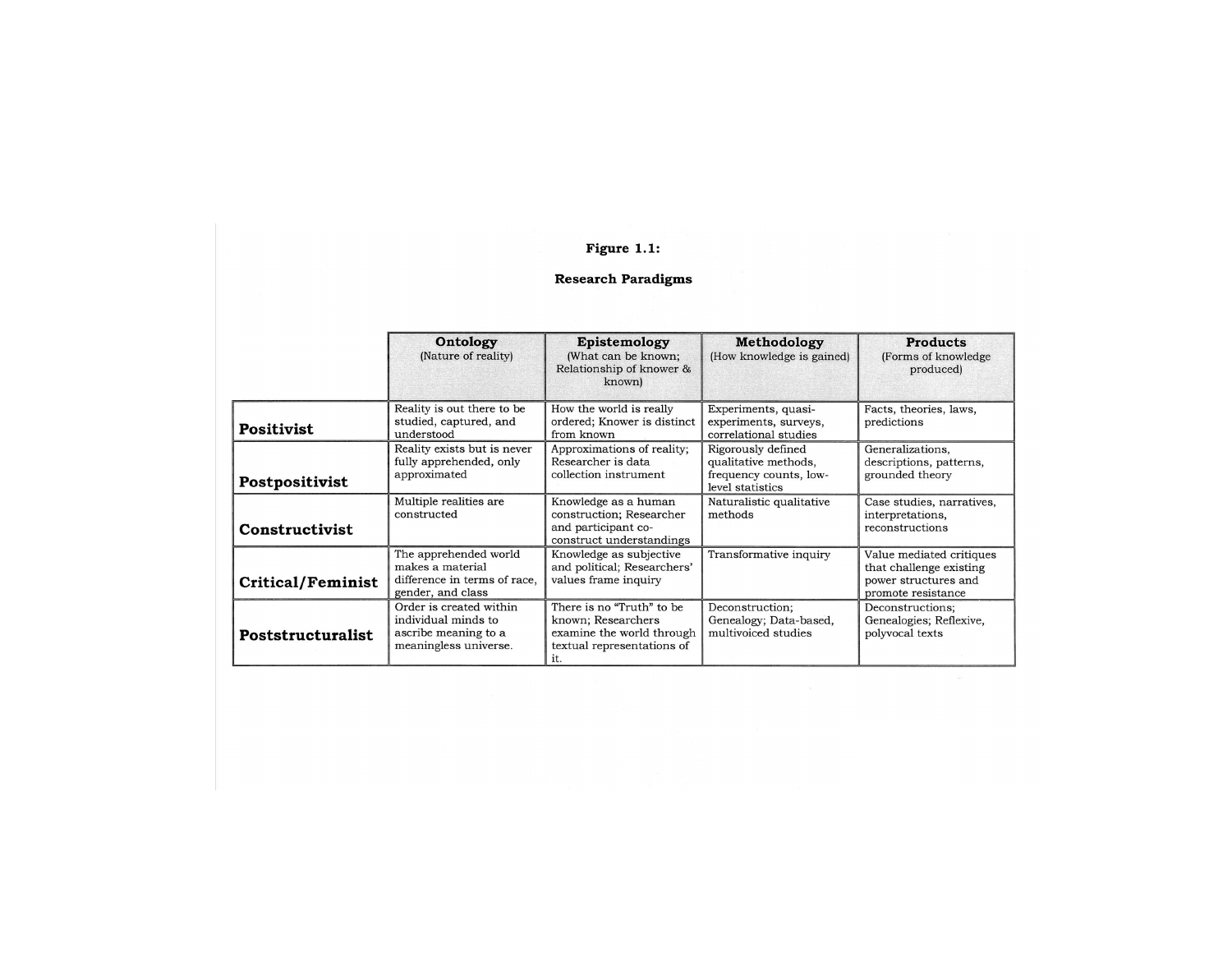*Epistemology*. What can be known, and what is the relationship of the knower to the known? The world has order, and it is possible to discover that order. The world is, in effect, giving off signals regarding its true nature, and it is the job of science to capture that immutable truth. Positivists claim to be objective in their search for the truth. Researchers and the objects of their study are assumed to be mutually independent, so researchers do not influence and are not influenced by the phenomena they study.

*Methodology*. How can knowledge be gained? Methods of choice within the positivist paradigm are those that allow for careful measurement, manipulation, and control. A deductive model built on empirically verifying propositional hypotheses dominates, and experiments, quasiexperiments, correlational studies, and surveys are widely used. Sophisticated sampling and statistical techniques are in place to ensure reliability, validity, and generalizability.

*Products*. What forms of knowledge are produced? For positivists, knowledge equals accumulated "facts" that have been scientifically verified and generalizations, theories, and laws based on those facts. Most reports have a causeand-effect dimension, and prediction is the ultimate product. If conditions are controlled, positivist science can predict what will happen when certain changes are introduced.

### *Postpositivist Paradigm*

*Ontology*. Postpositivists agree with positivists that reality exists, but they operate from the assumption that, because of the limitations of human inquiry, the inherent order of the universe can never be known completely. Reality can be approximated but never fully apprehended. Postpositivists are critical realists who subject truth claims to close critical scrutiny in order to maximize chances of apprehending reality as closely as possible—but never perfectly (Cook & Campbell, 1979; Guba & Lincoln, 1994).

*Epistemology*. Postpositivist researchers work to capture close approximations of reality. They seek to maintain an objective position in relation to the phenomena they are studying. Researchers in this paradigm see themselves as data collection instruments, and they use disciplined research techniques such as "constant comparison" (Glaser & Strauss, 1967) or "analytic induction" (Robinson, 1951) to ensure that empirical data, and not their impressions, drive their findings.

*Methodology*. Qualitative methods that prescribe rigorous techniques to improve validity and reliability are used by postpositivists. Low inference, systematic procedures dominate data analysis processes (e.g., Glaser & Strauss,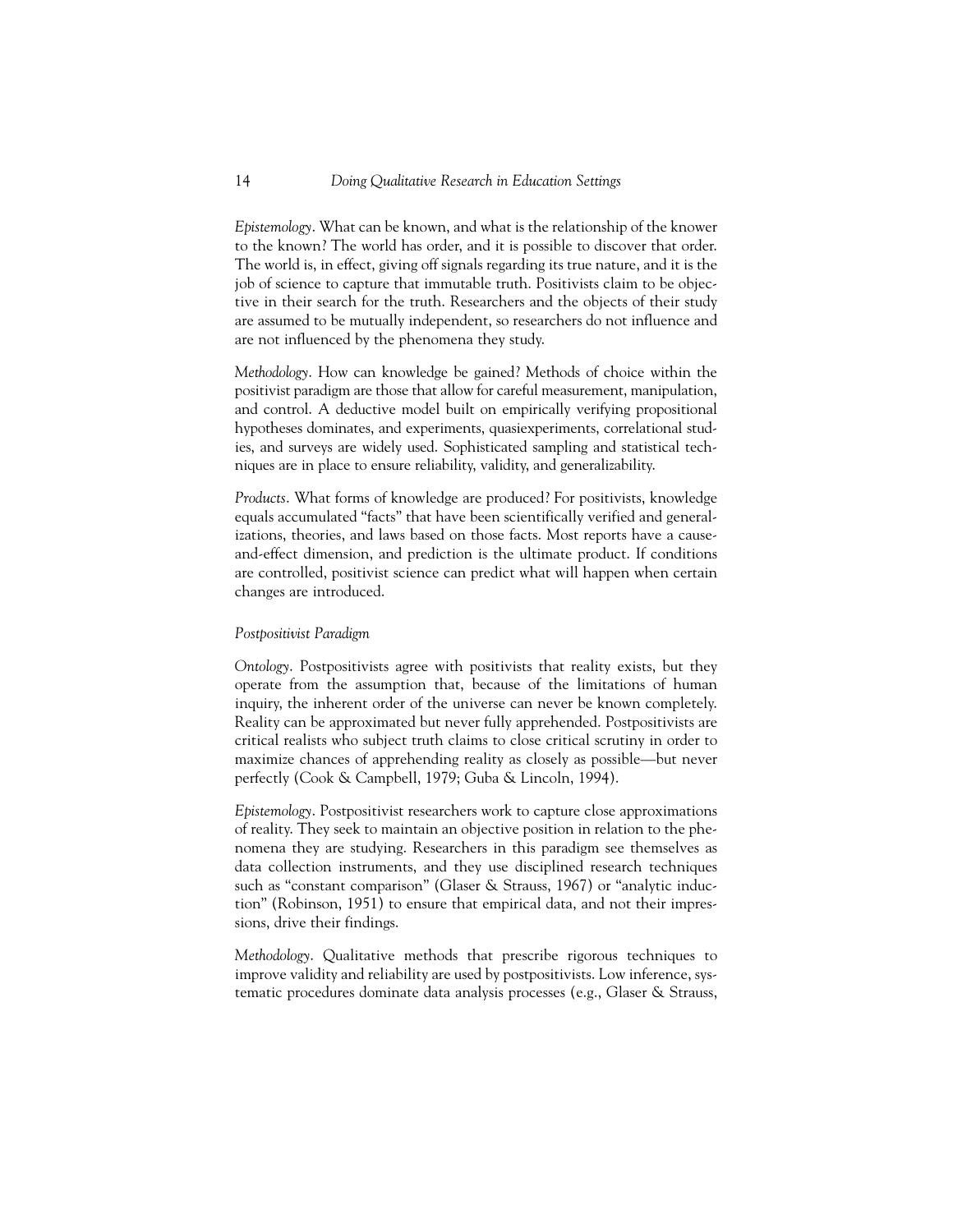1967; Kirk & Miller, 1986; Miles & Huberman, 1994), and frequency counts and low-level statistics are sometimes used. Postpositivists are interested in capturing participant perspectives but in rigorously disciplined ways.

*Products*. Knowledge forms produced in this paradigm include analytic generalizations, descriptions, patterns, and grounded theory. Data collection and analysis processes lead to descriptions of patterned behavior that participants use to make sense of their social surroundings. Generalizations are induced from systematic analyses of data that take the form of searches for patterns. When potential patterns are discovered, deductive processes are used to verify the strength of those patterns in the overall data set. Grounded theory (Glaser & Strauss, 1967) is the archtypical product of this type of inquiry.

### *Constructivist Paradigm*

*Ontology*. Constructivists assume a world in which universal, absolute realities are unknowable, and the objects of inquiry are individual perspectives or constructions of reality. While acknowledging that elements are often shared across social groups, constructivist science argues that multiple realities exist that are inherently unique because they are constructed by individuals who experience the world from their own vantage points. Realities are apprehendable in the form of abstract mental constructions that are experientially based, local, and specific (Guba & Lincoln, 1994).

*Epistemology*. It follows that individual constructions of reality compose the knowledge of interest to constructivist researchers. They assert that "knowledge is symbolically constructed and not objective; that understandings of the world are based on conventions; that truth is, in fact, what we agree it is" (Hatch, 1985, p. 161). Researchers and the participants in their studies are joined together in the process of coconstruction. From this perspective, it is impossible and undesirable for researchers to be distant and objective. It is through mutual engagement that researchers and respondents construct the subjective reality that is under investigation (see Mishler, 1986).

*Methodology*. Naturalistic qualitative research methods are the data collection and analytic tools of the constructivist (Lincoln & Guba, 1985). Researchers spend extended periods of time interviewing participants and observing them in their natural settings in an effort to reconstruct the constructions participants use to make sense of their worlds. Hermeneutic principles are used to guide researchers' interpretive coconstructions of participant perspectives (Guba & Lincoln, 1994).

*Products*. Knowledge produced within the constructivist paradigm is often presented in the form of case studies or rich narratives that describe the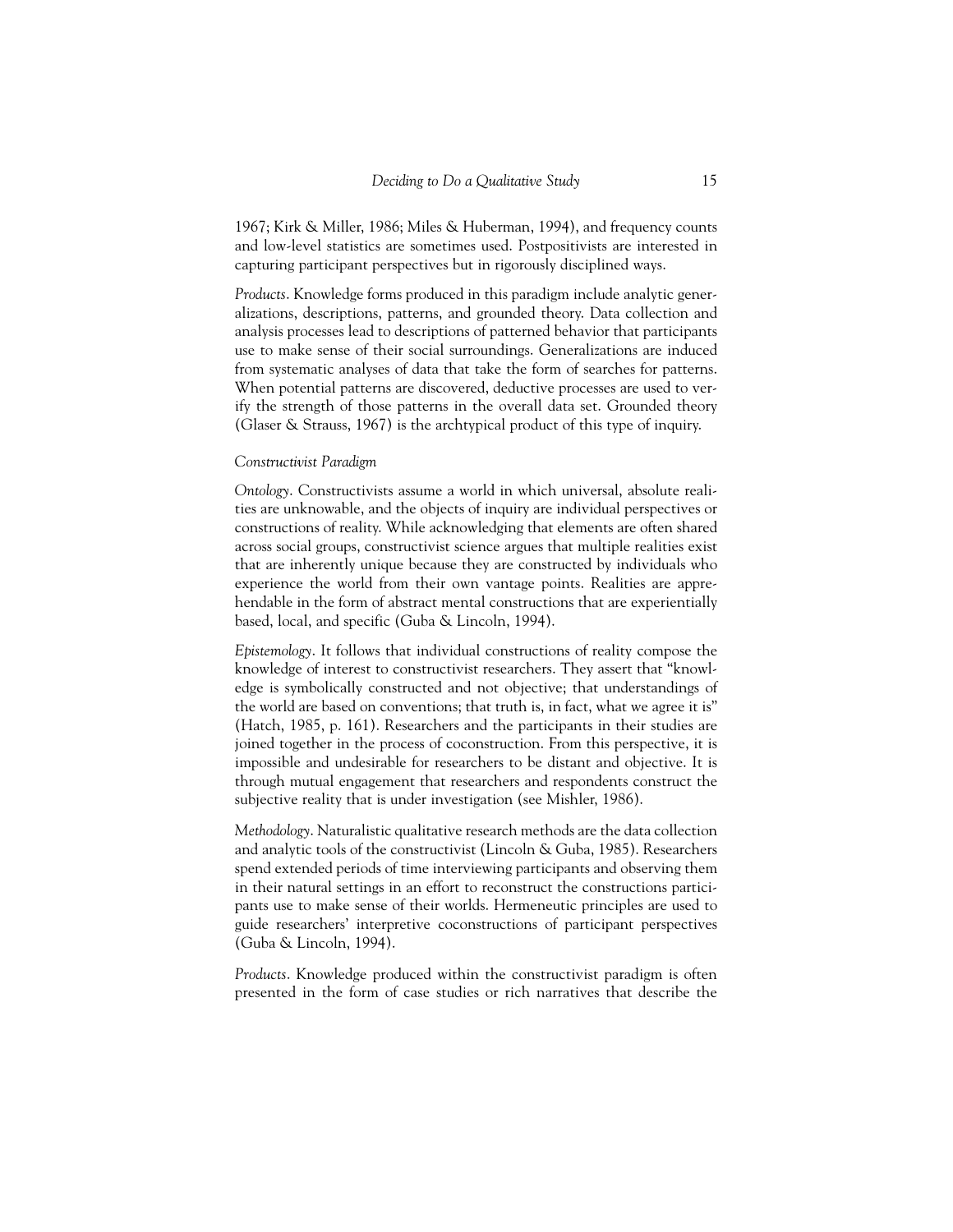interpretations constructed as part of the research process. Accounts include enough contextual detail and sufficient representation of the voices of the participants that readers can place themselves in the shoes of the participants at some level and judge the quality of the findings based on criteria other than those used in positivist and postpositivist paradigms. As Denzin & Lincoln (1994) explain, "Terms such as credibility, transferability, dependability, and confirmability replace the usual positivist criteria of internal and external validity, reliability, and objectivity" (p. 14).

### *Critical/Feminist Paradigm*

In earlier drafts, I divided critical and feminist approaches into their own paradigms. As I have thought them through, studied others' conceptualizations (e.g., Lather, 1991a), and taught students about them, I have concluded that it is useful to think of them as being in the same research paradigm, but having different emphases. I place them in the same paradigm because they share the metaphysical elements that make up a paradigm. Even as I do this, I hesitate because I know that there are critical and feminist scholars who operate within each of the other paradigms identified (see Reinharz, 1992). Still, the worldview represented by the metaphysical assumptions below qualifies as a research paradigm (Carr, 1995), and sufficient work has been done based on this worldview to qualify for inclusion in a book about qualitative methods in educational research. As these elements are addressed, I will acknowledge the emphases that distinguish critical from feminist perspectives.

*Ontology*. For critical theorists and feminists, the material world is made up of historically situated structures that have a real impact on the life chances of individuals. These structures are perceived to be real (i.e., natural and immutable), and social action resulting from their perceived realness leads to differential treatment of individuals based on race, gender, and social class. According to Guba and Lincoln (1994), "these structures are, in the absence of insight, as limiting and confining as if they were real" (p. 111). Feminist scholars are most interested in exposing material differences gender makes in women's life chances, and critical scholars focus on issues related to race and social class.

*Epistemology*. Knowledge within this set of assumptions is subjective and inherently political. Knowledge is always "value mediated" in the sense that "the investigator and the investigated object are assumed to be interactively linked, with the values of the investigator inevitably influencing the inquiry" (Guba & Lincoln, 1994, p. 110). This is in sharp contrast to the objective stance taken in positivist and postpositivist work. In critical/feminist work, philosophies and values are seen as "integral rather than anti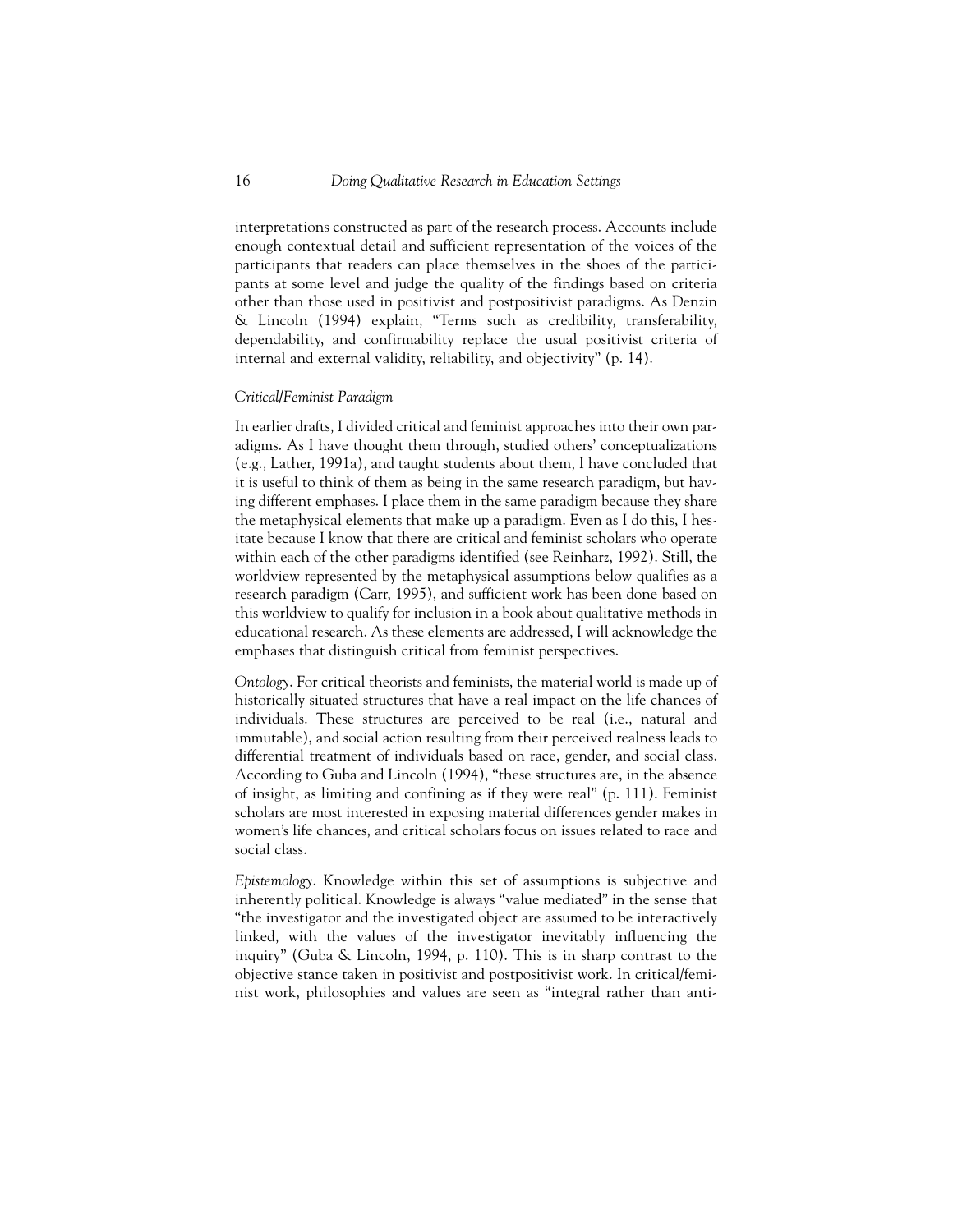thetical" to the research process (Carr, 1995, p. 97). In this worldview, it is assumed that knowledge is always mediated through the political positionings of the researcher.

*Methodology*. One of the purposes of this kind of inquiry is to raise the consciousness of those being oppressed because of historically situated structures tied to race, gender, and class. With raising consciousness comes providing understandings that lead to social change. Such methods have been called "transformative" (Carr, 1995; Giroux, 1988), in that they require dialogue between researchers and participants that can lead to social change that transforms the lives of the participants in positive ways. Data collection takes many of the same forms as constructivist research, but the emphasis for critical researchers is to improve life chances for individuals at the bottom of the social hierarchy, while feminists' primary focus is on making conditions better for women.

*Products*. Critical and feminist scholars produce critiques of the perceived material world in an effort to expose the structures that ensure the maintenance of control by those in power (e.g., capitalist economics for critical theorists and male hegemony for feminists). The object is to reveal for others the kinds and extent of oppression that are being experienced by those studied. With the exposure of oppression comes the call for awareness, resistance, solidarity, and revolutionary transformation.

### *Poststructuralist Paradigm*

It is not easy to capture the complexity of poststructuralist approaches to inquiry in an analysis such as this. In some ways, poststructuralism is an antiparadigm because its tenets can be used to deconstruct all of the paradigms above. In a broader sense, it offers a fundamental challenge to all "modernist versions of social science" (Graham, Doherty, & Malek, 1992, p. 11). Further complicating matters, many contemporary critical and feminist scholars have moved in the direction of poststructuralist thinking in their work. I have some reservations about the logical consistency of being a "critical poststructuralist" or "feminist poststructuralist" because poststructural theory deconstructs grand narratives, including critical theory and feminism (see Hatch, 1999). Poststructuralism also rejects the ideal of emancipation as it rejects the notions of progress and perfectibility and therefore problematizes the critical and feminist project at a fundamental level (see Graham, Doherty, & Malek, 1992). Some critical theorists acknowledge the incompatibility of the two perspectives, reject the claims of poststructuralists, and favor returning to a more purely Marxist form of critical theory (see McLaren and Farahmandpur, 2000). Some feminist scholars argue that a strategically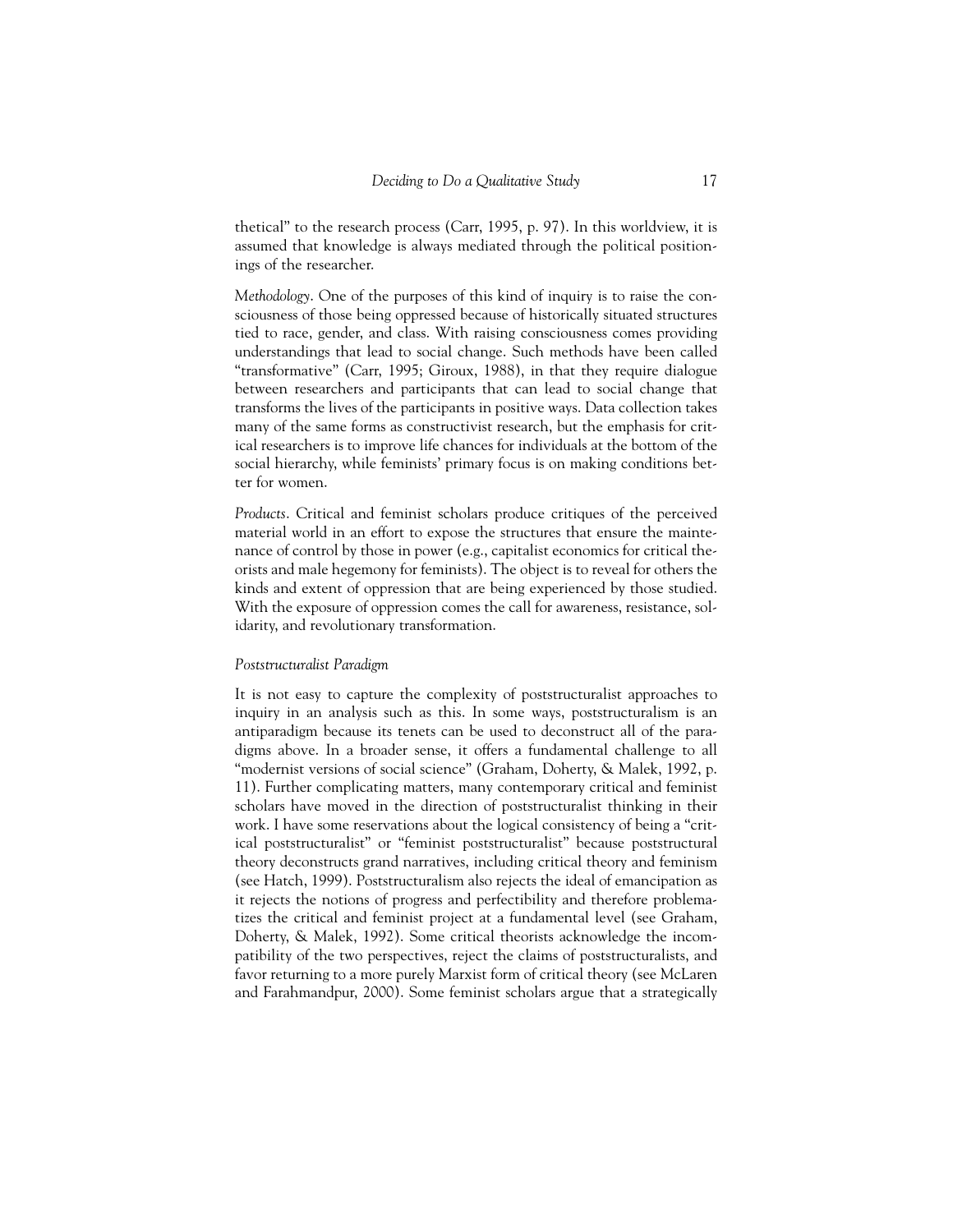refigured poststructural feminist "hybrid" is developing that goes well beyond a simple synthesis of feminist and poststructuralist thought (St. Pierre, 2000, p. 477). The issues are complex, but the reader should know that many poststructuralist scholars in the social sciences identify themselves as critical theorists or feminists. In order to provide a beginning sense of how poststructuralist thought relates to other worldviews, I will identify paradigmatic elements using the same format as above. As will be evident, distinctions between ontological and epistemological assumptions are blurred in poststructuralist thinking (see Guba & Lincoln, 1994).

*Ontology*. Sartre (1964) wrote: "Nothing really happens when you live. The scenery changes, people come in and go out, that's all. There are no beginnings. Days are tacked on to days without rhyme or reason, an interminable monotonous addition" (p. 39). These powerful sentences capture poststructuralists' view of the nature of reality. They believe that order is created in the minds of individuals in an attempt to give meaning to events that have no "intrinsic or immanent relations" (Freeman, 1993, p. 95). Thus, there are multiple realities, each with its own claims to coherence, and none can be privileged over another (Graham, Doherty, & Malek, 1992). Those claims take form in the discourses that we construct to make sense of our lives. Those discourses are, in effect, texts that represent our lives, and we can only know the world through textual representations of it.

*Epistemology*. What *cannot* be known is Truth with a capital T. Poststructuralists start by deconstructing the notion of universal Truth. Their analyses reveal how grand narratives are constructed in particular social-historical circumstances to serve the purposes of those in power. For poststructuralists, multiple truths exist, and these are always local, subjective, and in flux. Researchers do not have direct access to the truths experienced by their subjects; they can never know or represent the lived experiences of those they study—hence, the crisis of representation discussed above. For some, this means that research is impossible (see Clough, 1998). Others are working at the fringes between poststructuralist and other paradigms to produce alternative forms of inquiry that include queer theory (Warner, 1993), performance theory (Phelan, 1993), postcolonial theory (Moore-Gilbert, 1997), critical race theory (Parker, Deyhle, Villenas, & Nebeker, 1998), and cultural studies (Peters, 1999),

*Methodology*. I divide poststructuralist researchers into three camps: (a) deconstructivists who, following Derrida (1981), use deconstruction as a methodological tool to examine textual representations of the world, searching for aporia, inconsistencies, or gaps where the internal logic of the text unravels (see Sarap, 1993; Tobin, 1995); (b) genealogists who, using histori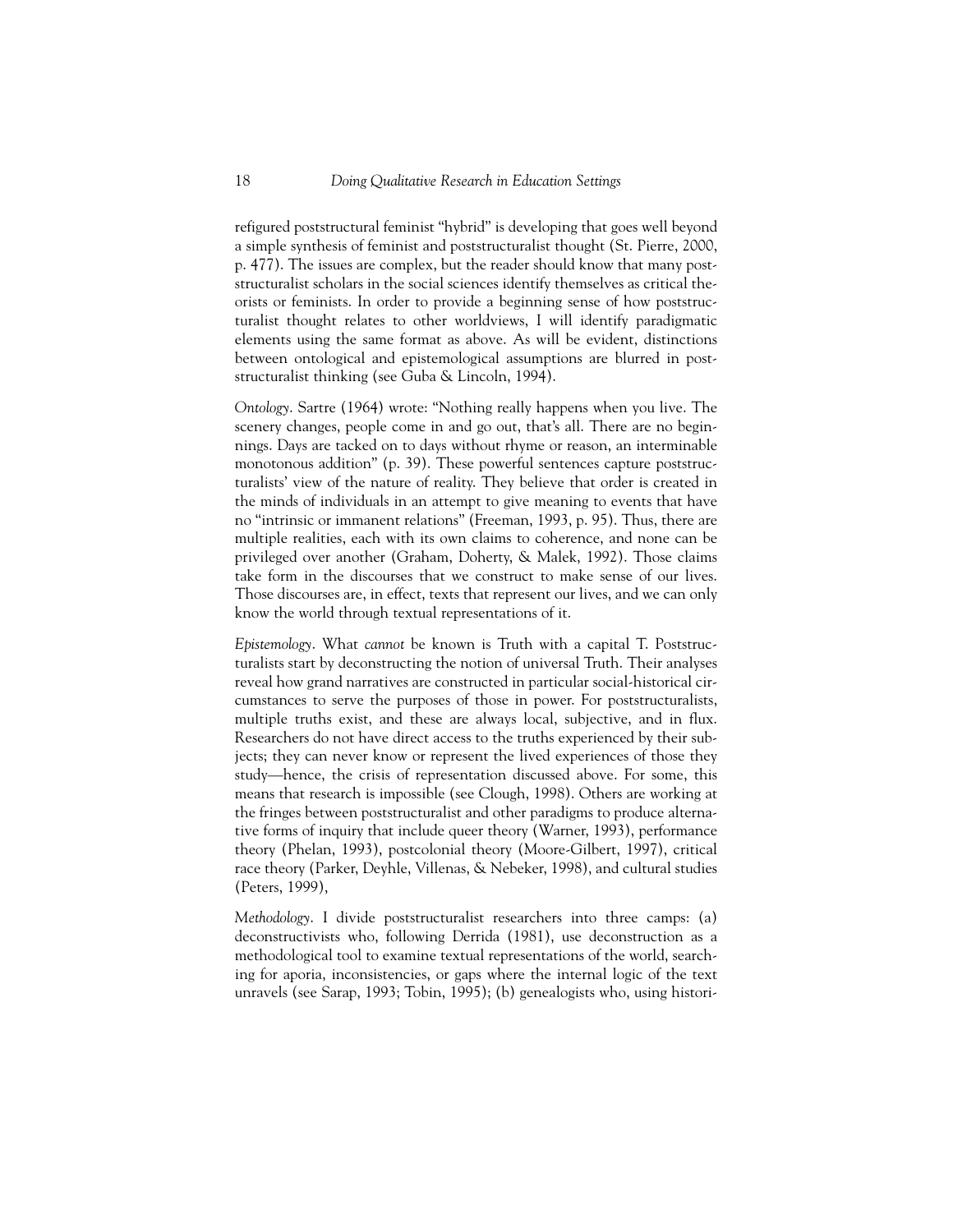cal methods developed by Foucault (1977), problematize particular practices by revealing "the ways in which the practice was historically justified, the discourses that were used for that justification, and the assumptions underlying forms of representation that are part of the practices" (Cannella & Bailey, 1999, pp. 23–24; see also Meadmore, Hatcher, & McWilliam, 2000); and (c) poststructuralists doing data-based research. I agree with Graham, Doherty, and Malek (1992) that the latter are searching for new ways to do social science but that those new ways are still poorly worked out. As a result, they are using many of the methods of other qualitative paradigms. What makes poststructuralists distinct is their focus on understanding data as texts that represent one of many stories that could be told. They acknowledge distinctions among lives as lived, lives as experienced, and lives as told (Bruner, 1984). They accept that they create lives as they hear lives told, process them through their own perspectives, and put them to text as lives as written (see Hatch & Wisniewski, 1995).

*Products*. Deconstructivists produce analyses that reveal the internal incongruities of discourses and expose the consequences of actions taken based on the assumed Truthfulness of those discourses. Poststructuralists doing genealogical work produce critiques that reveal historical ruptures that challenge the foundations of modern structures, institutions, and discourses. Other poststructuralist researchers generate research reports that attempt to include multiple voices, that acknowledge the specific, local, situational, partial, and temporary nature of the stories being told (see Van Maanen, 1988), and that are framed within a reflexive mode that acknowledges the researchers' prominent place in the research and writing process.

As Kuhn (1970) made clear, when you are standing within the circle of logic created by the assumptions of your paradigm, the positions taken by those working in other paradigms simply do not make sense. Paradigms are indeed completing ways of thinking about how the world is or is not ordered, what counts as knowledge, and how and if knowledge can be gained. It's logical, for example, that critical/feminists will not count the apolitical subjective stance taken by positivist researchers as legitimate (e.g., Lather, 1991a), or that poststructuralists will not buy into constructivist notions of mutually constituted realities (e.g., Garrick, 1999). I have tried to identify key elements that define the conflicted territories dividing the paradigms outlined. The goal is to give beginning researchers a starting place for exploring their metaphysical beliefs. Of course, each paradigm has its own defenders and detractors, and students are encouraged to explore paradigms much more deeply based on the beginning structure provided here.